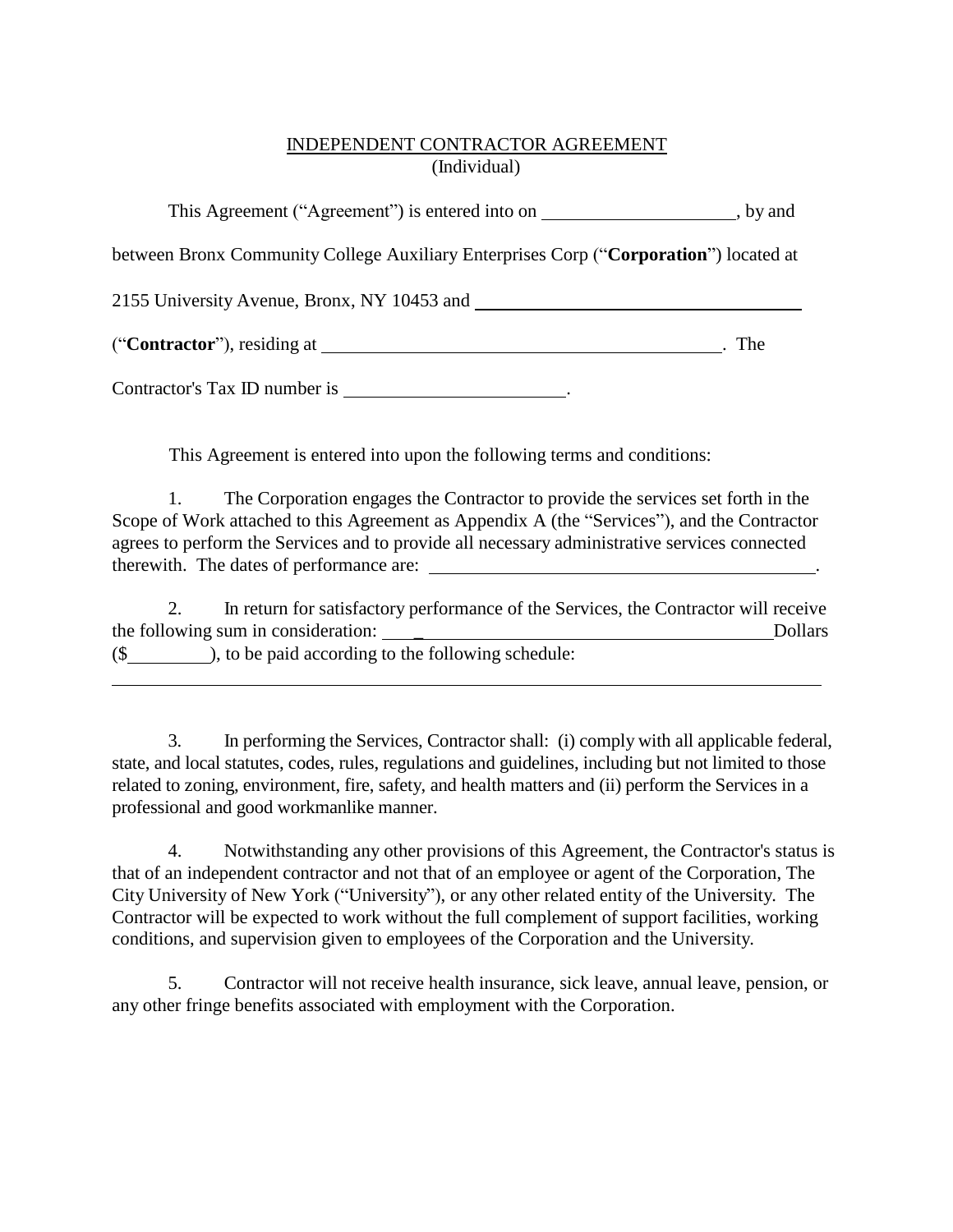6. Nothing in this Agreement shall impose any tax liability upon the Corporation, including, but not limited to, federal, state, and local income taxes, unemployment insurance, or social security tax, incurred by the Contractor. The Contractor agrees to indemnify the Corporation and hold it harmless from any and all claims for such payments by taxing authorities, including but not limited to fines, penalties, levies, and assessments, for failure to withhold or remit such payments.

7. The Contractor affirms that to the best of its knowledge there exists no actual or potential conflict between the Services and the Contractor's family, business or financial interests, and no officer, director or employee of the Corporation, CUNY, New York City or New York State, or other officer, director, employee or person whose salary is payable in whole or in part, from the New York City or New York State treasury, is directly or indirectly interested in this Agreement, or in any portion of the profits thereof. Should this situation change during the term of this Agreement and any amendments thereto, the Contractor shall notify the Corporation. The Corporation reserves the right in its sole discretion to determine whether or not any of the interests required to be disclosed by this paragraph will disqualify the Contractor from performing the Services.

8. The Corporation may upon five (5) days' written notice terminate this Agreement with or without cause. Contractor will be paid on a prorated basis for those Services rendered up to the date of termination.

9. The Contractor agrees to keep confidential and not disclose to third parties any information provided by the Corporation pursuant to this Agreement unless the Contractor has received prior written consent of the Corporation to make such disclosure. This obligation of confidentiality does not extend to any information that: (i) was in the possession of the Contractor at the time of disclosure by the Corporation, directly or indirectly; (ii) is or shall become, through no fault of the Contractor, available to the general public; (iii) is independently developed and hereafter supplied to the Contractor by a third party without restriction or disclosure; or (iv) is required by law to be disclosed. This provision shall survive expiration and termination of this Agreement.

10. The Contractor agrees to assume liability for and does hereby indemnify, protect and hold harmless Corporation, the University, the CUNY Construction Fund, the Dormitory Authority of the State of New York, the State and City of New York, and each of their successors, directors, officers, agents and employees, from and against any and all liabilities, losses, damages, penalties, claims, actions, expenses and disbursements, including reasonable attorney fees and court costs, imposed on, incurred by or asserted against them or any of them, in any way relating to or arising out of the performance of the Services by Contractor under this Agreement, whether or not suit is brought. Contractor assumes all risk of property loss or damage and of personal injury or death which it may sustain in connection with this Agreement.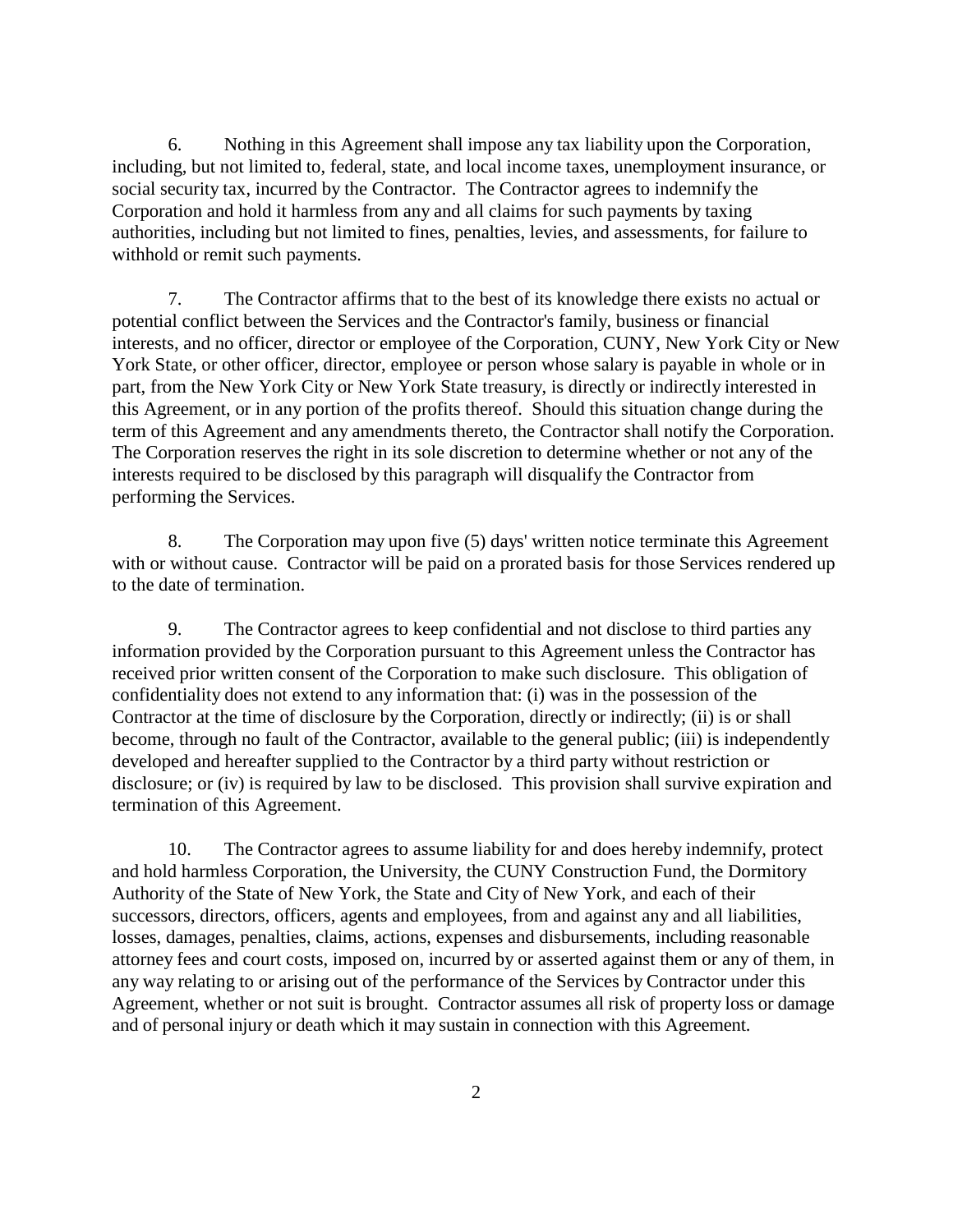11. Any invention or discovery, whether or not patentable, conceived or reduced to practice by the Contractor during the course of the Contractor's performance under this Agreement or any amendment thereto, will be reported to the Corporation with complete information concerning such invention or discovery. The Corporation retains all right, title and interest to any such invention or discovery and retains the sole right to determine whether a patent application will be filed. The Contractor will cooperate fully with the Corporation or its designee to enable it to secure the rights retained under this paragraph and will execute all documents necessary to do so.

12. All copyrightable works (including but not limited to, reports, compilations of data, software, pictorials or graphics) created or prepared by the Contractor's personnel in the course of the performance of the Services ("Copyrightable Works") will be "works for hire" (as that term is defined in the copyright laws of the United States) for the Corporation and all copyright therein are expressly intended to be wholly owned by the Corporation. To the extent that any Copyrightable Works may not, by operation of law, be works for hire, the Contractor hereby assigns to the Corporation the ownership of copyright in the Copyrightable Works and the Corporation has the right to obtain and hold in its own name copyrights, registrations and similar protection which may be available in the Copyrightable Works. The Contractor agrees to give the Corporation or its designee all assistance reasonably required to perfect its rights. The Contractor represents and warrants that it is and will be sole author of any and all Copyrightable Works, and that they are and will be original works not subject to any prior agreement, lien or other rights. The Contractor further warrants that the Copyrightable Works do not and will not contain libelous, plagiarized, injurious or other unlawful matter, and that they do not and will not infringe on copyright or violate any other right of any person or party whatsoever. The Contractor will indemnify and hold the Corporation, the University, the City of New York and the State of New York harmless against any and all claims, damages or expenses, including, but not limited to, attorney's fees arising out of a breach of such warranties.

13. The Contractor's obligations under this Agreement may not be assigned, sublet or transferred without the prior written consent of the Corporation.

14. This Agreement may be modified from time to time by the parties in writing only, executed by an authorized representative of the Corporation.

15. This Agreement is governed by the laws of New York State.

16. This Agreement with its attachments embodies the entire understanding between the parties and there are no other agreements or understandings between the parties relating to the subject matter hereof.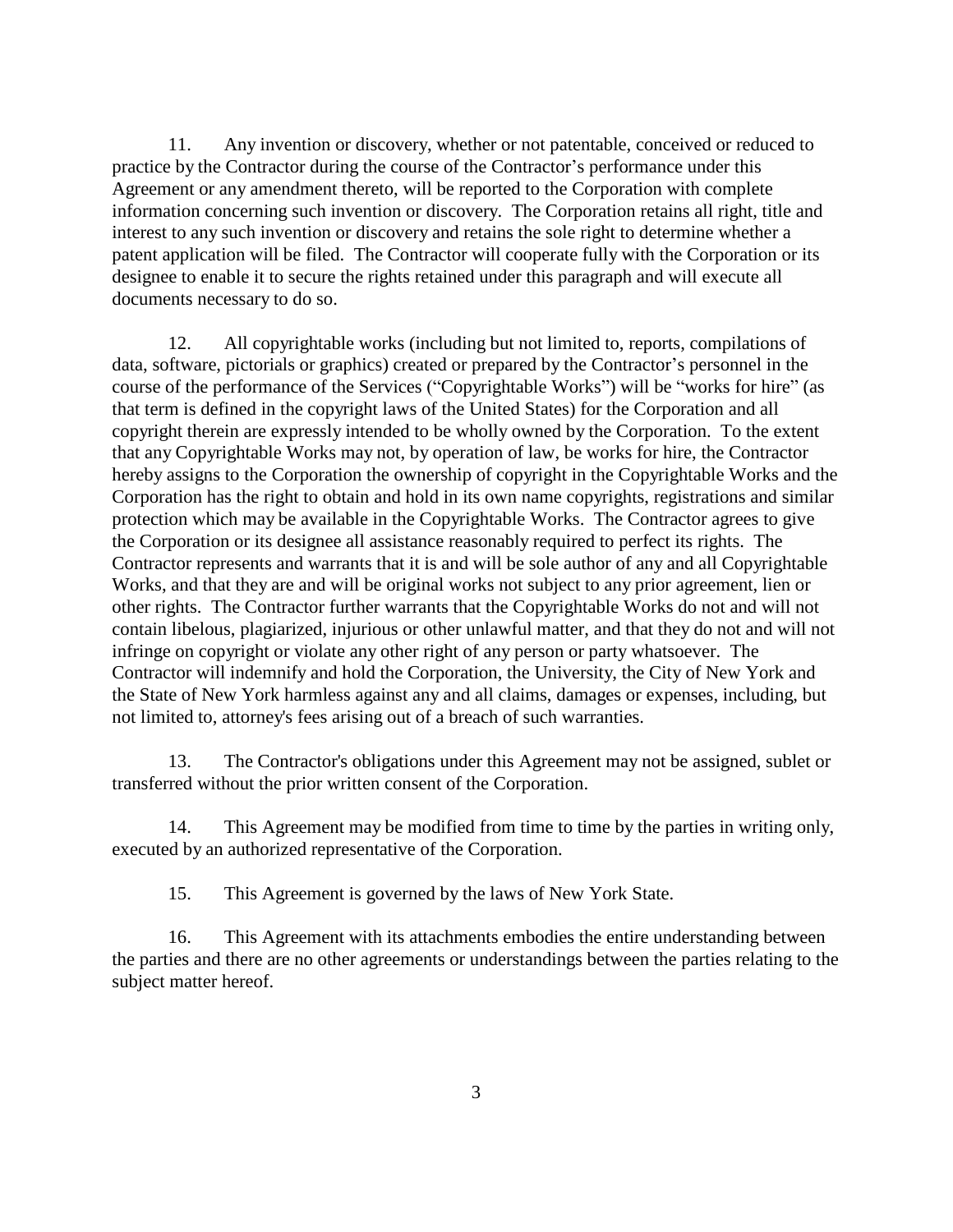## **CONTRACTOR**

Signature:

Name:

Date:

Sworn to before me this day of

<u> 1989 - Johann Barbara, martxa a</u>

 $\begin{array}{c|c} \hline \end{array}$ , 20 $\begin{array}{c} \hline \end{array}$ 

Notary Public